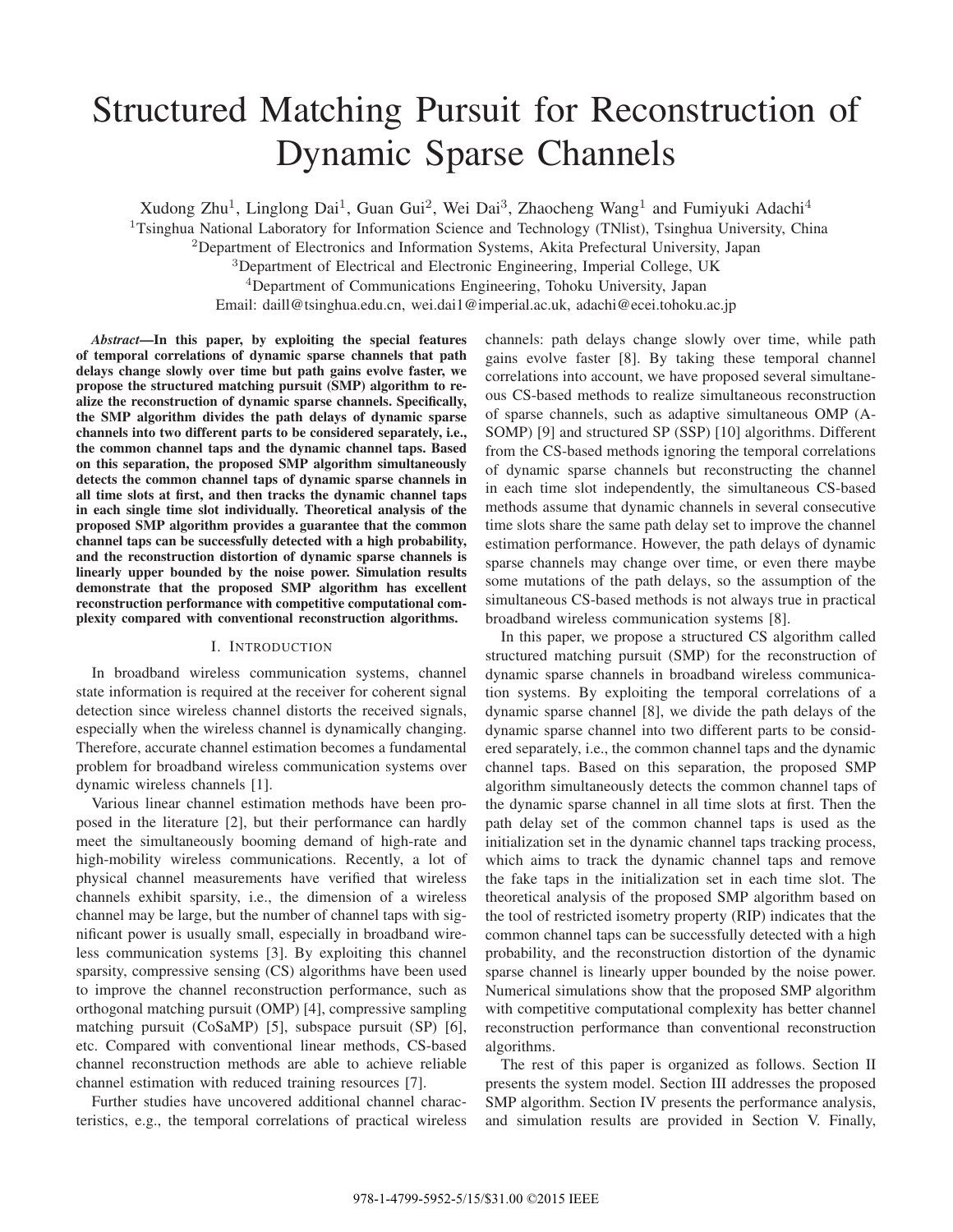

Fig. 1. Illustration of the dynamic Vehicular B channel with a velocity of 100 km/h in four consecutive time slots.

conclusions are drawn in Section VI.

*Notation*: We use upper-case and lower-case boldface letters to denote matrices and vectors, respectively;  $(\cdot)^T$ ,  $(\cdot)^H$ ,  $(\cdot)^{-1}$ ,  $(\cdot)^\dagger$ , and  $\|\cdot\|_p$  denote the transpose, conjugate transpose, matrix inversion and l norm matrix inversion, Moore-Penrose matrix inversion, and  $l_p$  norm operation, respectively; <sup>|</sup>Γ<sup>|</sup> denotes the number of elements in set  $\Gamma$  while  $\|\mathbf{x}\|_0$  denotes the number of non-zero elements in vector  $\mathbf{x}$ :  $\mathbf{b}_\Gamma$  denotes the entries of the vector **h** in the set  $\Gamma$ . vector **x**;  $h_{\Gamma}$  denotes the entries of the vector **h** in the set Γ; **<sup>Φ</sup>**<sup>Γ</sup> denotes the submatrix comprising the <sup>Γ</sup> columns of **<sup>Φ</sup>**.

### II. SYSTEM MODEL

In this paper, we consider the reconstruction of dynamic sparse channels  $\mathbf{H} = [\mathbf{h}^{(1)}, \mathbf{h}^{(2)}, \cdots, \mathbf{h}^{(\tau)}]$ , from under-<br>sampled measurements  $\mathbf{V} = [\mathbf{v}^{(1)}, \mathbf{v}^{(2)}, \cdots, \mathbf{v}^{(\tau)}]$  in  $\tau$  time sampled measurements  $\mathbf{Y} = [\mathbf{y}^{(1)}, \mathbf{y}^{(2)}, \cdots, \mathbf{y}^{(\tau)}]$  in  $\tau$  time<br>slots. The sparsity level, i.e., the maximum number of nonslots. The sparsity level, i.e., the maximum number of nonzero channel taps in  $h^{(t)}$  is K. The measurement vector  $\mathbf{y}^{(t)} = [y_1^{(t)}, y_2^{(t)}, \cdots, y_{M}^{(t)}]^T$  in the t-th time slot is usually obtained through a linear measurement process  $\mathcal{Y} = [\mathcal{Y}_1, \mathcal{Y}_2, \dots, \mathcal{Y}_M]$  in the  $\mathcal{Y}$ -th time<br>obtained through a linear measurement process

$$
\mathbf{y}^{(t)} = \mathbf{\Phi} \mathbf{h}^{(t)} + \mathbf{n}^{(t)}, \quad t = 1, 2, \cdots, \tau,
$$
 (1)

where  $\mathbf{h}^{(t)} = [h_1^{(t)}, h_2^{(t)}, \cdots, h_N^{(t)}]^T$  denotes the dynamic<br>sparse channel in the *t*-th time slot with  $N \geq M \mathbf{n}^{(t)}$  denotes sparse channel in the t-th time slot with  $N > M$ ,  $\mathbf{n}^{(t)}$  denotes the additive white Gaussian noise (AWGN) vector subject to the distribution  $\mathcal{CN}(\mathbf{0}, \mathbf{I}_M \sigma^2)$ , and  $\tau$  denotes the coherence time of the dynamic sparse channel. The measurement matrix  $\Phi^{(t)}$  in (1) is usually assumed to be time-invariant to simplify the design of communication systems [9]:

$$
\mathbf{\Phi}^{(t)} = \mathbf{\Phi} = [\phi_1, \phi_2, \cdots, \phi_N], \ t = 1, 2, \cdots, \tau, \qquad (2)
$$

where  $\Phi$  of size  $M \times N$  is a Toeplitz matrix based on pseudo random noise known at both transmitter and receiver, which satisfies  $\phi_i^H \phi_i = 1$  and  $\phi_i^H \phi_j \approx 0, \forall i \neq j$  [2].<br>The temporal correlations of practical wire

The temporal correlations of practical wireless channels have been verified through analysis and experiments, even when the channels are varying fast [9]. Fig. 1 illustrates the time-domain impulse response of the dynamic Rayleigh fading Vehicular B channel with a velocity of 100km/h in four consecutive time slots, where each time slot corresponds to one OFDM symbol duration of 66.7 us in LTE-A systems [11]. It is clear that path delays of such dynamic sparse channels change

slowly, while path gains evolve faster. In order to characterize the temporal correlations of such dynamic sparse channels, we define a common path delay set as

$$
\Gamma_0 = \{ i : i \in \Gamma^{(t)}, t = 1, 2, \cdots, \tau \},\tag{3}
$$

where  $\Gamma^{(t)} = \{i : i \in \Omega, h_i^{(t)} \neq 0\}$  denotes the path delay set  $i_i^{(t)} \neq 0$  denotes the path delay set<br>
N denotes the entire set. The size of **h**<sup>(t)</sup> and  $\Omega = \{1, 2, \cdots, N\}$  denotes the entire set. The size of the common path delay set is defined as  $|\Gamma_2| = L \leq K$ of the common path delay set is defined as  $|\Gamma_0| = L \leq K$ , where  $L$  denotes the temporal correlation degree of dynamic sparse channels. Thus we have

$$
|\Gamma^{(i)} \setminus \Gamma^{(j)}| \le K - L, \ i \ne j,
$$
\n(4)

which means that the number of dynamic channel taps between any two time slots is constraint by  $K - L$ .

## III. THE PROPOSED SMP ALGORITHM

In this section, we propose the SMP algorithm to reconstruct dynamic sparse channels, whose path delays can be divided into two parts, i.e., the common channel taps and the dynamic channel taps. The key idea of the proposed SMP algorithm is that, common channel taps in all  $\tau$  time slots can be simultaneously obtained at first, and then the dynamic channel taps in each time slot can be individually detected with low complexity to refine the final reconstruction. The pseudocode of the proposed SMP algorithm is provided in **Algorithm 1**, which is mainly comprised of the following two parts:

| <b>Algorithm 1</b> Proposed SMP algorithm                                                                                                                                             |
|---------------------------------------------------------------------------------------------------------------------------------------------------------------------------------------|
| Input:                                                                                                                                                                                |
| Received signals: $\mathbf{Y} = [\mathbf{y}^{(1)}, \mathbf{y}^{(2)}, \cdots, \mathbf{y}^{(\tau)}];$                                                                                   |
| Measurement matrix: $\mathbf{\Phi} = [\phi_1, \phi_2, \cdots, \phi_N];$                                                                                                               |
| Maximum sparsity level: K.                                                                                                                                                            |
| Output:                                                                                                                                                                               |
| Reconstructed channels: $\hat{\mathbf{H}} = [\hat{\mathbf{h}}^{(1)}, \hat{\mathbf{h}}^{(2)}, \cdots, \hat{\mathbf{h}}^{(\tau)}].$                                                     |
| 1: $\hat{\Gamma}_0 = \varnothing$ , $\mathbf{R} = \mathbf{Y}$ .                                                                                                                       |
| 2: for $k = 1$ to K do                                                                                                                                                                |
| 3: $\mathbf{Z} = \mathbf{\Phi}^H \mathbf{R}$ .                                                                                                                                        |
| 4: $\hat{\Gamma}_0 = \hat{\Gamma}_0 \cup \arg \max_i \lambda_i = \sum_j  z_{i,j} .$                                                                                                   |
| 5: $\mathbf{R} = \mathbf{Y} - \mathbf{\Phi}_{\hat{\Gamma}_{0}} \mathbf{\Phi}_{\hat{\Gamma}_{1}}^{\dagger} \mathbf{Y}.$                                                                |
| $6:$ end for                                                                                                                                                                          |
| 7: for $t=1$ to $\tau$ do                                                                                                                                                             |
| $l=1, \hat{\mathbf{h}}^l = \mathbf{\Phi}^{\dagger}_{\hat{\Gamma}_c} \mathbf{y}, \hat{\Gamma}^l = \hat{\Gamma}_0, \mathbf{r}^l = \mathbf{y} - \mathbf{\Phi} \hat{\mathbf{h}}^l.$<br>8: |
| <b>while</b> $l = 1$ or $\ \mathbf{r}^l\ _2 < \ \mathbf{r}^{l-1}\ _2$ <b>do</b><br>9:                                                                                                 |
| $l = l + 1.$<br>10:                                                                                                                                                                   |
| $\tilde{\Gamma}^l = \hat{\Gamma}^{l-1} \cup \arg \max_i \beta_i = \boldsymbol{\phi}_i^H \mathbf{r}^{l-1}.$<br>11:                                                                     |
| $\tilde{\mathbf{h}}^l = \mathbf{\Phi}^{\dagger}_{\tilde{\mathbf{h}}^l} \mathbf{y}.$<br>12:                                                                                            |
| $\hat{\Gamma}^l = \{K \text{ indices with largest magnitude in } \mathbf{h}^l\}.$<br>13:                                                                                              |
| $\mathbf{r}^l = \mathbf{y} - \mathbf{\Phi}_{\hat{\Gamma}^l} \mathbf{\Phi}_{\hat{\Gamma}^l}^\dagger \mathbf{y}.$<br>14:                                                                |
| end while<br>15:                                                                                                                                                                      |
| $\hat{\Gamma} = \hat{\Gamma}^{l-1}, \hat{\mathbf{h}}^{(t)} = \mathbf{\Phi}^{\dagger}_{\hat{\Gamma}} \mathbf{y}^{(t)}.$<br>16:                                                         |
| 17: end for                                                                                                                                                                           |
| 18: <b>return</b> $\hat{\mathbf{H}} = [\hat{\mathbf{h}}^{(1)}, \hat{\mathbf{h}}^{(2)}, \cdots, \hat{\mathbf{h}}^{(\tau)}].$                                                           |
|                                                                                                                                                                                       |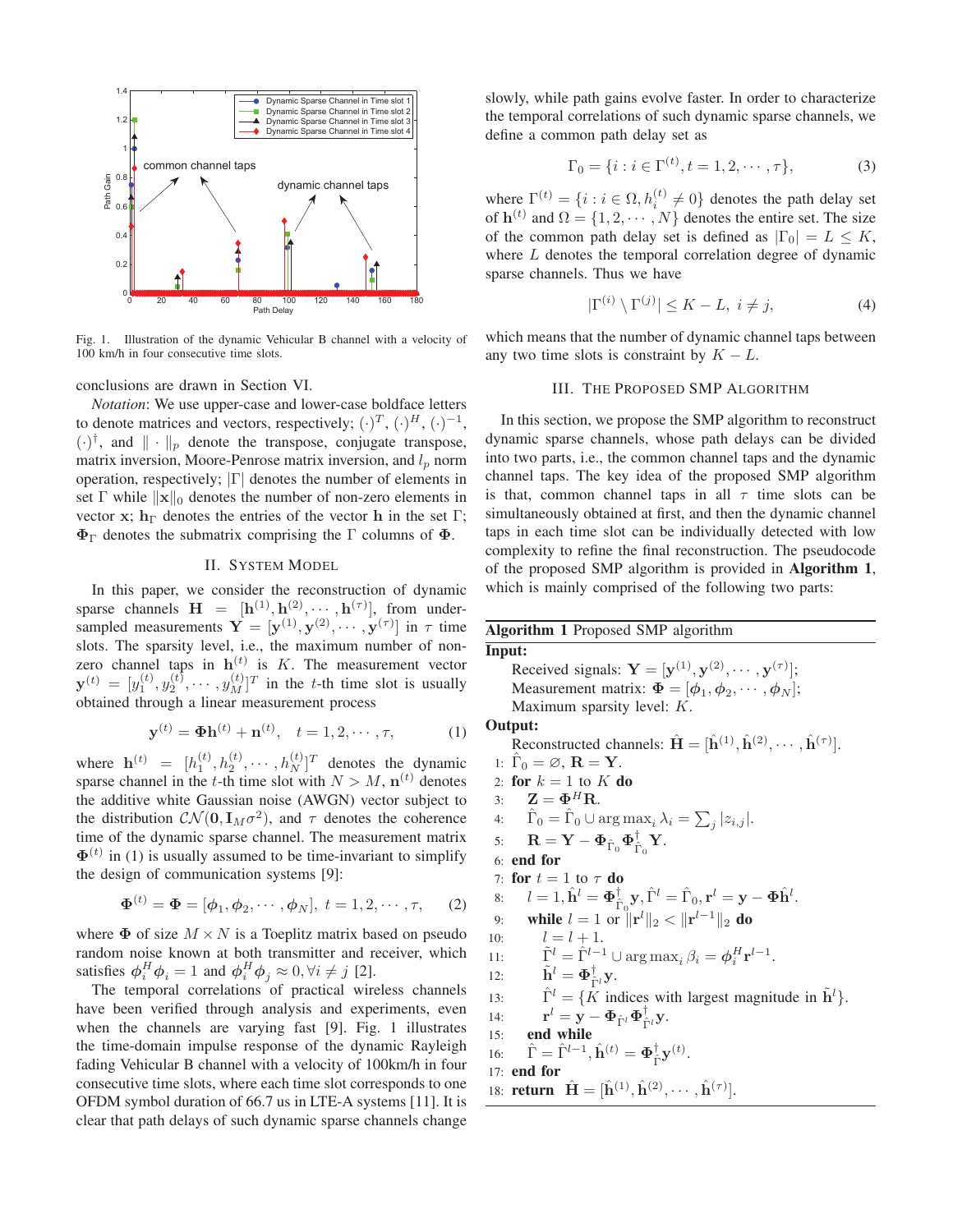*1) Common Channel Taps Detection (step 2*∼*step 6):* The first part of the proposed SMP algorithm aims to simultaneously estimate the common path delay set  $\Gamma_0$ , which is expected to contain most of the true common channel taps. Similar to our previously proposed A-SOMP algorithm [9] and SSP algorithm [10], we detect the common channel taps by iteratively selecting the element that correlates best with the residue signal. However, different from the simultaneous CSbased methods like A-SOMP [9] and SSP [10] which directly use  $\Gamma_0$  to reconstruct the dynamic sparse channel, the proposed SMP algorithm utilizes  $\hat{\Gamma}_0$  as the initialization for the dynamic channel taps tracking.

*2) Dynamic Channel Taps Tracking (step 7*∼*step 17):* After the estimated common path delay set  $\Gamma_0$  has been obtained, the second part of the proposed SMP algorithm aims to track the dynamic channel taps, which are different from one time slot to another. In each time slot (we omit the time slot superscript t for notational simplicity), the estimated common path delay set is used as the initialization of the dynamic tracking process, whereby the path delay set  $\hat{\Gamma}^l$  of size K is maintained but refined in each iteration. Specifically, a channel tap, which is considered reliable in one iteration but shown to be wrong in another, can be added into or removed from the path delay set  $\hat{\Gamma}^l$ . Benefitting from the common channel taps detection, the dynamic channel taps tracking process is able to approach the dynamic channel taps tracking process is able to approach the true path delay set  $\Gamma$  rapidly, and this process will be terminated when the residue error signal  $r^l$  is not reduced, i.e.,  $\|\mathbf{r}^l\|_2 \geq \|\mathbf{r}^{l-1}\|_2$ . Finally, the dynamic sparse channel can be reconstructed based on the refined path delay set  $\hat{\Gamma}$ .

The proposed SMP algorithm is essentially different from the CS-based algorithms which ignore any temporal correlation of dynamic sparse channels [4]-[6]. Meanwhile, it also differs from the simultaneous CS-based algorithms [9], [10], which assume the dynamic sparse channels in several consecutive time slots shares exactly the same path delay set.

#### IV. PERFORMANCE ANALYSIS

To investigate the performance guarantee of the proposed SMP algorithm, in this section, we first derive the condition of the successful detection of the common channel taps, and then analyze the condition of the successful tracking of the dynamic channel taps.

A widely used condition of **Φ** for reconstruction performance analysis is named RIP [6], whereby a sensing matrix  $\Phi$  is said to satisfy the RIP of order K if there exists a constant  $\delta \in (0,1)$  such that

$$
(1 - \delta) ||\mathbf{x}||_2^2 \le ||\mathbf{\Phi}\mathbf{x}||_2^2 \le (1 + \delta) ||\mathbf{x}||_2^2
$$
 (5)

holds true for all K-sparse vectors  $\mathbf{x} \in \mathbb{R}^{N \times 1}$  ( $\|\mathbf{x}\|_0 = K$ ).<br>In particular, the minimum of all constant  $\delta$  satisfying (5) is In particular, the minimum of all constant  $\delta$  satisfying (5) is referred to as a restricted isometry constant  $\delta_K$ .

#### *A. Common Channel Taps Detection*

For the common channel taps detection, the proposed SMP algorithm selects the element that maximizes the sum of absolute correlation between the basis of **Φ** and the residue measurement **R**. This greedy selection criterion can be formalized as follows:

$$
\arg \max_{i} \lambda_{i} = \sum_{t=1}^{\tau} |z_{i,t}|, \quad i = 1, 2, \cdots, N,
$$
 (6)

where  $z_{i,t}$  denotes the correlation between the *i*-th basis of  $\Phi$ and the residue measurement  $\mathbf{r}^{(t)}$  in the t-th time slot.

In the first iteration, which means that the residue measurement **R** equals to **Y** and the rough common path delay set  $\Gamma_0$ is empty, the index  $i$  is selected if and only if

$$
\lambda_i > \lambda_j, \quad \forall j \in \Omega \text{ and } j \neq i. \tag{7}
$$

Here we introduce two results of the RIP condition (5). The first one is named *near-orthogonality* [6]: Let  $I, J \subset \Omega$ be two disjoint sets, i.e.,  $I \cap J = \emptyset$ , if  $\delta_{|I|+|J|} < 1$ , then for an arbitrary vector  $\mathbf{x} \in \mathcal{C}^{[J]}$ , we have

$$
\|\boldsymbol{\Phi}_I^H \boldsymbol{\Phi}_J \mathbf{x}\|_2 \le \delta_{|I|+|J|} \|\mathbf{x}\|_2. \tag{8}
$$

The second one is called *RIP inequality* [6]: For an arbitrary vector  $\mathbf{x} \in \mathcal{C}^{|I|}$  where  $I \subset \Omega$ , we have

$$
(1 - \delta_{|I|}) ||\mathbf{x}||_2 \le ||\mathbf{\Phi}_I^H \mathbf{\Phi}_I \mathbf{x}||_2 \le (1 + \delta_{|I|}) ||\mathbf{x}||_2, \qquad (9)
$$

$$
\frac{1}{1+\delta_{|I|}} \|\mathbf{x}\|_2 \le \|(\boldsymbol{\Phi}_I^H \boldsymbol{\Phi}_I)^{-1} \mathbf{x}\|_2 \le \frac{1}{1-\delta_{|I|}} \|\mathbf{x}\|_2. \tag{10}
$$

Then, by applying *near-orthogonality* and *RIP inequality*,  $\lambda_i$  in (6) can be derived as

$$
\lambda_i = \sum_{t=1}^{\tau} |\phi_i^H \mathbf{y}^{(t)}| = \sum_{t=1}^{\tau} |\phi_i^H (\mathbf{\Phi} \mathbf{h}^{(t)} + \mathbf{n}^{(t)})|
$$
  
\n
$$
\geq \sum_{t=1}^{\tau} (|\phi_i^H \phi_i h_i^{(t)}| - \sum_{s \neq i} |\phi_i^H \phi_s h_s^{(t)}| - |\phi_i^H \mathbf{n}^{(t)}|)
$$
  
\n
$$
\geq \sum_{t=1}^{\tau} (|h_i^{(t)}| - \sum_{s \neq i} \delta_2 |h_s^{(t)}| - |\phi_i^H \mathbf{n}^{(t)}|). \tag{11}
$$

Similarly,  $\lambda_i$  can be derived as

$$
\lambda_j \le \sum_{t=1}^{\tau} (|h_j^{(t)}| + \sum_{s \ne j} \delta_2 |h_s^{(t)}| + |\phi_j^H \mathbf{n}^{(t)}|). \tag{12}
$$

Using (7), (11), and (12), we can obtain the sufficient condition under which the index  $i$  will be selected:

$$
\sum_{t=1}^{\tau} |h_i^{(t)}| \ge \sum_{t=1}^{\tau} |h_j^{(t)}| + \alpha_j, \ \forall j \in \Omega \text{ and } j \ne i,
$$
 (13)

where the parameter  $\alpha_j$  is

$$
\alpha_j = \sum_{t=1}^{\tau} \left( \sum_{s \neq j} \delta_2 |h_s^{(t)}| + \sum_{s \neq i} \delta_2 |h_s^{(t)}| + |\phi_i^H \mathbf{n}^{(t)}| + |\phi_j^H \mathbf{n}^{(t)}| \right).
$$
\n(14)

From (13), it is clear that when the sum of the absolute values of a channel tap is larger than that of other channel taps plus a small value  $\alpha_i$ , the index of this channel tap will be added into the rough common path delay set  $\hat{\Gamma}_0$ . The size of the rough common path delay set  $\Gamma_0$  is K, while there are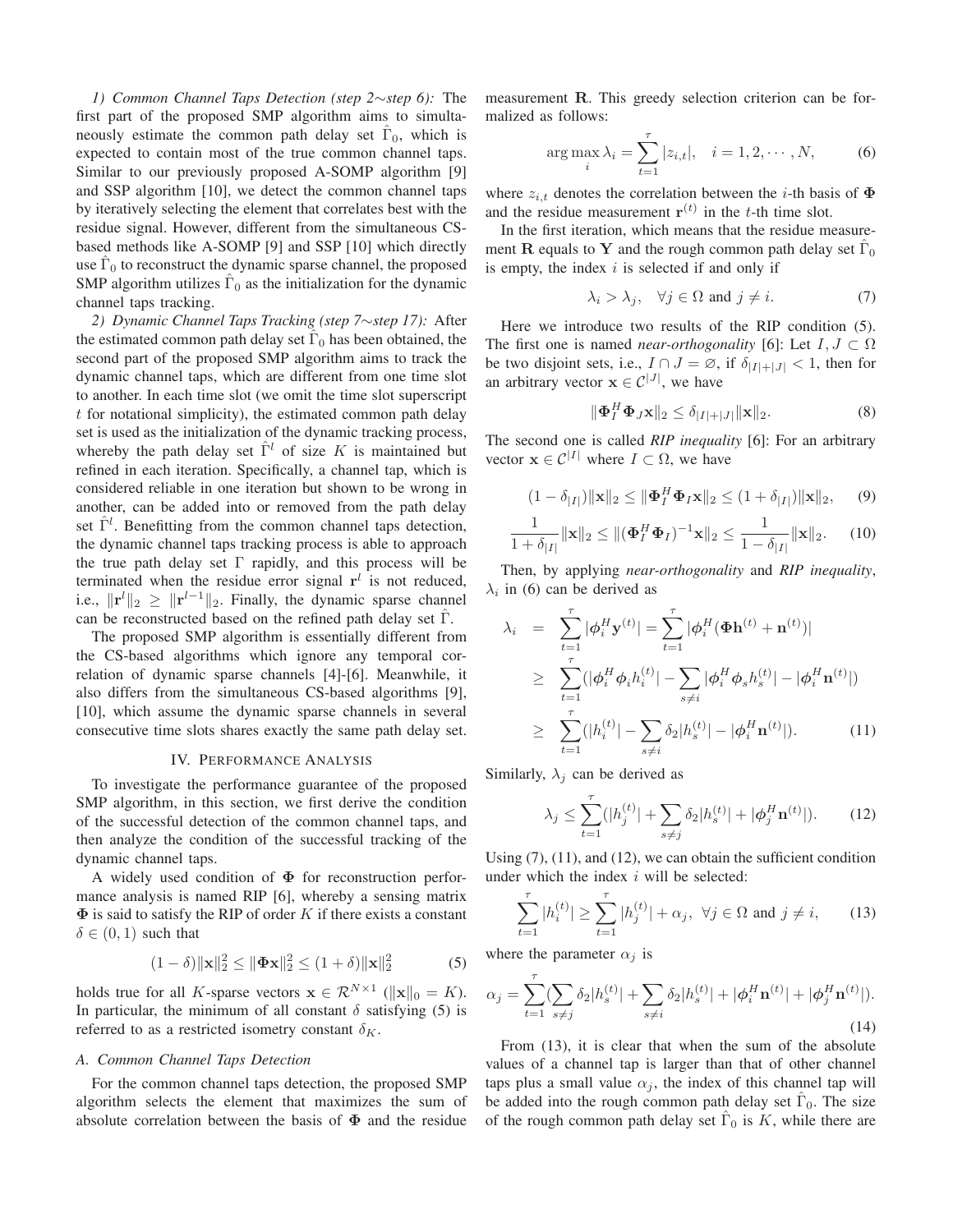only  $L < K$  common channel taps. Thus, the true L common channel taps will be contained in  $\Gamma_0$  with a great probability. As shown in Fig. 1, the sum of the absolute values of a common channel tap is much larger than that of the dynamic channel taps. This is because the absolute values of a common channel tap in different time slots can be summed together while not true for the dynamic channel taps.

## *B. Dynamic Channel Taps Tracking*

Intuitively, in each time slot (we omit the time slot superscript  $t$  for notational simplicity), the proposed SMP algorithm tracks the dynamic channel taps to refine the final reconstruction, whereby a reliable channel tap will be added into and an unreliable one will be removed from the estimated path delay set **<sup>Γ</sup>**<sup>ˆ</sup> in each iteration. In order to measure the performance of the dynamic channel taps tracking process, the reconstruction distortion  $\|\mathbf{h} - \mathbf{h}\|_2$  is important to be analyzed.

Here we introduce the *residue-orthogonality* [6] of the projection operator used in the CS theory: For an arbitrary vector  $\mathbf{x} \in \mathcal{C}^M$  and a sampling matrix  $\mathbf{\Phi}_I \in \mathcal{C}^{M \times |I|}$  of full column rank, we have

$$
\begin{cases} \n\boldsymbol{\Phi}_I^H \text{resid}(\mathbf{x}, \boldsymbol{\Phi}_I) = \mathbf{0}, \\ \|\text{resid}(\mathbf{x}, \boldsymbol{\Phi}_I)\|_2 \le \|\mathbf{x}\|_2, \n\end{cases} \tag{15}
$$

where resid( $\mathbf{x}, \Phi_I$ ) =  $\mathbf{x} - \Phi_I \Phi_I^{\mathsf{T}} \mathbf{x}$  denotes the residue signal.<br>Thus by applying RIP condition and *residue-orthogonality* 

Thus, by applying RIP condition and *residue-orthogonality*,  $\|\mathbf{r}^l\|_2$  of the proposed SMP algorithm can be derived as

$$
\begin{array}{rcl}\n|\mathbf{r}^{l}\|_{2} & = & \|\text{resid}(\mathbf{y}, \boldsymbol{\Phi}_{\hat{\Gamma}^{l}})\|_{2} \\
& \leq & \|\text{resid}(\boldsymbol{\Phi}_{\Gamma\backslash\hat{\Gamma}^{l}}\mathbf{h}_{\Gamma\backslash\hat{\Gamma}^{l}}, \boldsymbol{\Phi}_{\hat{\Gamma}^{l}})\|_{2} + \|\text{resid}(\mathbf{n}, \boldsymbol{\Phi}_{\hat{\Gamma}^{l}})\|_{2} \\
& \leq & \|\boldsymbol{\Phi}_{\Gamma\backslash\hat{\Gamma}^{l}}\mathbf{h}_{\Gamma\backslash\hat{\Gamma}^{l}}\|_{2} + \|\mathbf{n}\|_{2} \\
& \leq & \sqrt{1 + \delta_{2K+1}} \|\mathbf{h}_{\Gamma\backslash\hat{\Gamma}^{l}}\|_{2} + \|\mathbf{n}\|_{2}.\n\end{array} \tag{16}
$$

Similarly,  $\|\mathbf{r}^{l-1}\|_2$  can be also derived as

$$
||\mathbf{r}^{l-1}||_2 = ||\text{resid}(\mathbf{y}, \Phi_{\hat{\Gamma}^{l-1}})||_2
$$
  
 
$$
\geq \frac{1 - 2\delta_{2K+1}}{\sqrt{1 - \delta_{2K+1}}} ||\mathbf{h}_{\Gamma \setminus \hat{\Gamma}^{l-1}}||_2 - ||\mathbf{n}||_2. (17)
$$

In order to compare  $\|\mathbf{r}^l\|_2$  and  $\|\mathbf{r}^{l-1}\|_2$ , we need to obtain the relationship between  $\|\mathbf{h}_{\Gamma\setminus\hat{\Gamma}^l}\|_2$  and  $\|\mathbf{h}_{\Gamma\setminus\hat{\Gamma}^{l-1}}\|_2$ . From the set  $\tilde{\Gamma}^l$  in the process of dynamic channel taps tracking, we can derive the following two inequalities

$$
\frac{\|\mathbf{h}_{\Gamma\setminus\tilde{\Gamma}^l}\|_2}{\sqrt{K}} \le \frac{2\delta_{2K+1}}{(1-\delta_{2K+1})^2} \|\mathbf{h}_{\Gamma\setminus\hat{\Gamma}^{l-1}}\|_2 + \frac{2(1+\delta_{2K+1})}{1-\delta_{2K+1}} \|\mathbf{n}\|_2,
$$
\n(18)

$$
\|\mathbf{h}_{\Gamma\backslash\tilde{\Gamma}^l}\|_2 \le \frac{1+\delta_{2K+1}}{1-\delta_{2K+1}} \|\mathbf{h}_{\Gamma\backslash\tilde{\Gamma}^l}\|_2 + \frac{2}{1-\delta_{2K+1}} \|\mathbf{n}\|_2. \tag{19}
$$
  
The proof of these two inequalities is similar to that of

Appendices H and I in [6], and we omit the proof here due to their similarity and paper space limitation. By applying (18) and (19) into (16) and (17), the termination condition  $\|\mathbf{r}^{l}\|_{2} \geq \|\mathbf{r}^{l-1}\|_{2}$  for dynamic channel taps tracking can lead to the result as

$$
\|\mathbf{n}\|_{2} \ge \frac{\delta_{2K+1}}{\sqrt{K}+2} \|\mathbf{h}_{\Gamma\setminus\hat{\Gamma}^{l-1}}\|_{2} = \frac{\delta_{2K+1}}{\sqrt{K}+2} \|\mathbf{h}_{\Gamma\setminus\hat{\Gamma}}\|_{2},\tag{20}
$$

which means that if the noise power is larger than that of the residue channel taps multiplied with a coefficient, the dynamic tracking process will be terminated, and the final estimated path delay set can be obtained as  $\hat{\Gamma} = \hat{\Gamma}^{l-1}$ .

Then we analyze the relationship between the reconstruction distortion  $\|\mathbf{h} - \mathbf{h}\|_2$  and  $\|\mathbf{h}_{\Gamma \setminus \hat{\Gamma}}\|_2$  as

$$
\|\hat{\mathbf{h}} - \mathbf{h}\|_{2} \leq \|\mathbf{h}_{\hat{\Gamma}} - \mathbf{\Phi}_{\hat{\Gamma}}^{\dagger} \mathbf{y}\|_{2} + \|\mathbf{h}_{\Gamma \backslash \hat{\Gamma}}\|_{2}
$$
  
\n
$$
\leq \|\mathbf{h}_{\hat{\Gamma}} - \mathbf{\Phi}_{\hat{\Gamma}}^{\dagger} (\mathbf{\Phi}_{\Gamma} \mathbf{h}_{\Gamma})\|_{2} + \|\mathbf{\Phi}_{\hat{\Gamma}}^{\dagger} \mathbf{n}\|_{2} + \|\mathbf{h}_{\Gamma \backslash \hat{\Gamma}}\|_{2}
$$
  
\n
$$
\leq \frac{1}{1 - \delta_{2K+1}} \|\mathbf{h}_{\Gamma \backslash \hat{\Gamma}}\|_{2} + \frac{1 + \delta_{2K+1}}{1 - \delta_{2K+1}} \|\mathbf{n}\|_{2}, (21)
$$

where  $\mathbf{h}_{\hat{\Gamma}} = \mathbf{\Phi}_{\hat{\Gamma}} \mathbf{\Phi}_{\hat{\Gamma}}^{\dagger} \mathbf{y}$  and  $\mathbf{h}_{\Omega \setminus \hat{\Gamma}} = 0$ . By substituting (21) into (20), we have

$$
\|\hat{\mathbf{h}} - \mathbf{h}\|_{2} \le \frac{2 + \sqrt{K} + \delta_{2K+1} + \delta_{2K+1}^{2}}{\delta_{2K+1}(1 - \delta_{2K+1})} \|\mathbf{n}\|_{2},
$$
 (22)

which means that the reconstruction distortion is linearly upper bounded by the noise power  $\|\mathbf{n}\|_2$ , the sparsity level K, and the RIP of the measurement matrix **Φ**.

In addition, the main computational burden of the proposed SMP algorithm comes from the matrix pseudo inversion calculating, which can be effectively solved by the Gram-Schmidt algorithm [12]. Compared with the conventional reconstruction algorithms, the complexity of the proposed SMP algorithm is competitive.

## V. SIMULATION RESULTS

In this section, we investigate the performance of the proposed SMP algorithm through numerical simulations. The measurement matrix  $\Phi$  of size  $M \times N = 100 \times 200$  is part of the Toeplitz matrix constructed based on the pseudo random noise (PN) sequence [2]. The gains of channel taps at each time slot are drawn from the standard Gaussian distribution, i.e.,  $h_i^{(t)} \sim \mathcal{N}(0, 1), i \in \Gamma^{(t)}$ , while the path delays of the dynamic channel taps for the *t*-th time slot are randomly dynamic channel taps for the t-th time slot are randomly chosen from  $\Omega \backslash \Gamma_0$ . The coherence time of the dynamic sparse channel is set as  $\tau = 10$ .

A commonly used metric to evaluate the channel reconstruction performance in practical communication systems is the mean squared error (MSE) defined as

$$
\text{MSE} = \frac{1}{\tau} \sum_{t=1}^{\tau} \frac{\|\hat{\mathbf{h}}^{(t)} - \mathbf{h}^{(t)}\|_{2}}{\|\mathbf{h}^{(t)}\|_{2}}.
$$
 (23)

In the simulation, we perform 10, 000 independent trials to obtain the MSE performance of the following reconstruction algorithms: 1) Linear method  $[2]$ ; 2) OMP  $[4]$ ; 3) SP  $[6]$ ; 4) A-SOMP [9]; 5) Oracle least square (oracle-LS) [13]. Specifically, the oracle-LS is regarded as the theoretical bound of the MSE performance due to the fact that the path delay set is assumed to be perfectly known as a prior information.

Fig. 2 investigates the MSE performance comparison against SNR for different reconstruction algorithms, where the temporal correlation degree is set as  $L = 5$ . It is evident that the standard OMP algorithm and the SP algorithm outperform the linear method by about 2 dB, where the benefit comes from